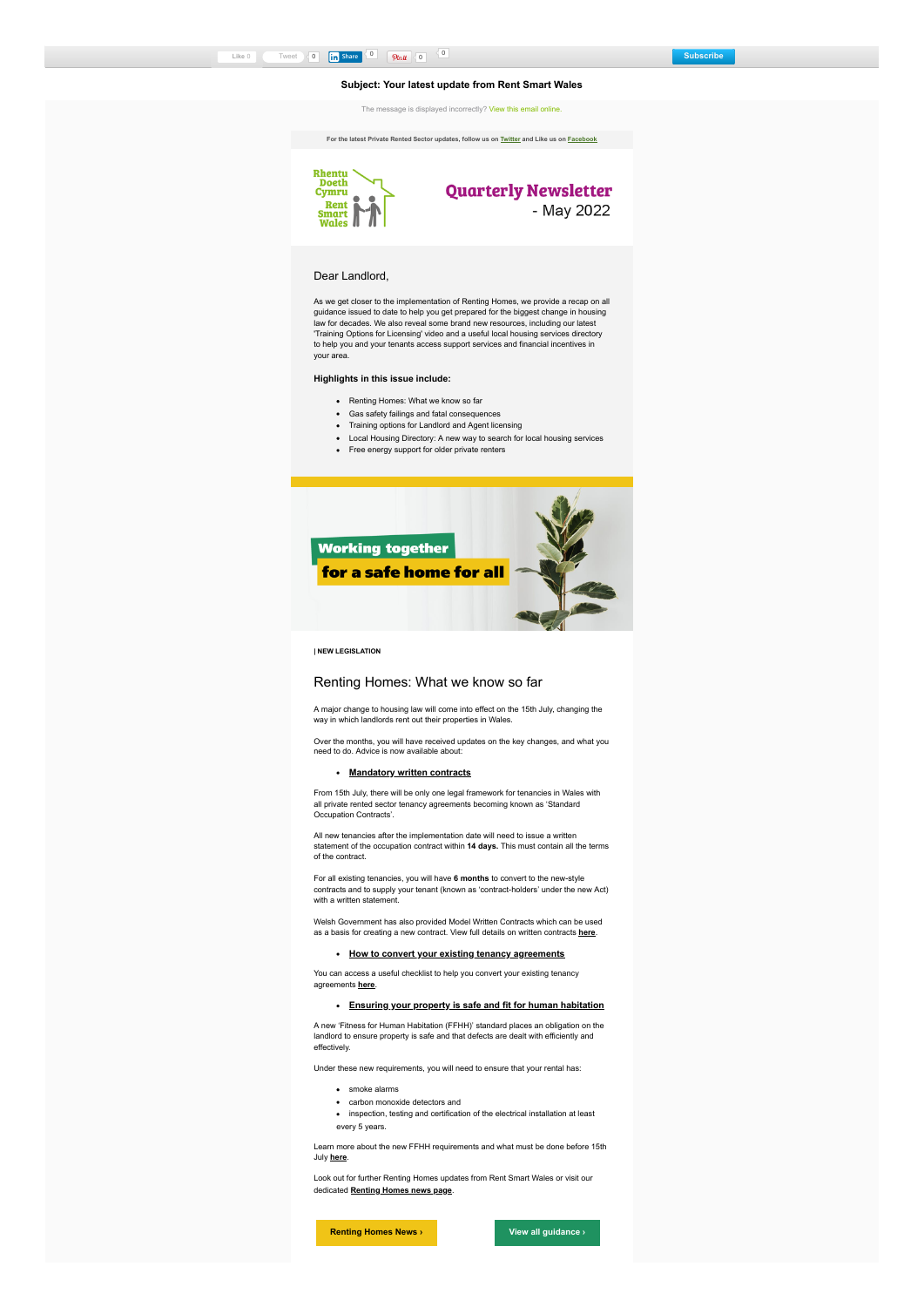

### **| TRAINING OPTIONS**

# Does your Rent Smart Wales licence expire this year?

Licences are only valid for five years and then need to be renewed. Part of the application process requires that you update your training. The good news is that additional training options are available at renewal stage.

You can either complete the training in one hit, a **1-day course** equivalent (online or in a classroom) or opt for a modular approach through **Continued Professional Developmen**t (CPD).

CPD allows you to hone-in on specific topics of interest to you and pertinent to your business model e.g. managing student lets or building an awareness of mental health issues in the Private Rented Sector.

Options available to you are clarified in our video. [Watch here](https://youtu.be/4wKwUyW9hl4) to decide on the be route for you.

Plan ahead to make sure you have sufficient time to complete the training well in advance of the licence expiry date. For further information **[click here](https://rentsmart.gov.wales/en/courses/)**.

**[Watch video ›](https://youtu.be/4wKwUyW9hl4)**



**| PROPERTY CONDITIONS**

### Gas Safety failings and fatal consequences

The Health and Safety Executive has recently publicised prosecutions taken demonstrating the perils and financial consequences of breaching basic gas safety requirements. Examples include:

- [Northern Gas Networks Ltd fined after fatal gas explosion](https://press.hse.gov.uk/2022/02/09/northern-gas-networks-ltd-fined-after-fatal-gas-explosion/)
- Ĭ. [Contractor given suspended sentence after carrying out illegal gas work](https://press.hse.gov.uk/2022/01/26/contractor-fined-after-carrying-out-illegal-gas-work/)
- [Landlord fined for not providing gas safety certificates](https://press.hse.gov.uk/2022/02/01/landlord-fined-for-not-providing-gas-safety-certificates/)

Securing gas safety in your rental is very important and there is help and guidance available **[here](https://www.gassaferegister.co.uk/gas-safety/renting-a-property/landlord-gas-responsibilities/)** to assist you to get it right.

In addition, the Rent Smart Wales **[Code of Practice](https://rentsmart.gov.wales/Uploads/Downloads/00/00/00/01/DownloadFileEN_FILE/Code-of-practice-for-Landlords-and-Agents-licensed-under-Part-1-of-the-Housing-Wales-Act-2014-English-Doc-1.pdf)** sets out the legal framework which must be adhered to when operating as a licensed landlord/agent. It also details responsibilities regarding gas safety.

### **Responsibilities include:**

### **Maintenance of all gas appliances and flues**

All installations provided for heating the property must be kept in proper working order with gas appliances and flues requiring an annual gas safety check.

### **Appointed contractors must be suitably quality**

Any maintenance or repair work on gas appliances provided must be carried out by ebody who is registered with the Gas Safe Register. You can check if your contractor is legally qualified **[here](https://www.gassaferegister.co.uk/)**.

### **Record-keeping and documentation is key**

Records of checks must be kept for at least 2 years of each appliance and flue, of any defects found and of any remedial action taken. A copy of the safety certificate ued by the engineer must be given to each existing tenant within 28 days of the check being carried out.

Check out our Code of Practice video **[here](https://www.youtube.com/watch?v=ym-W_yXFIuo)**